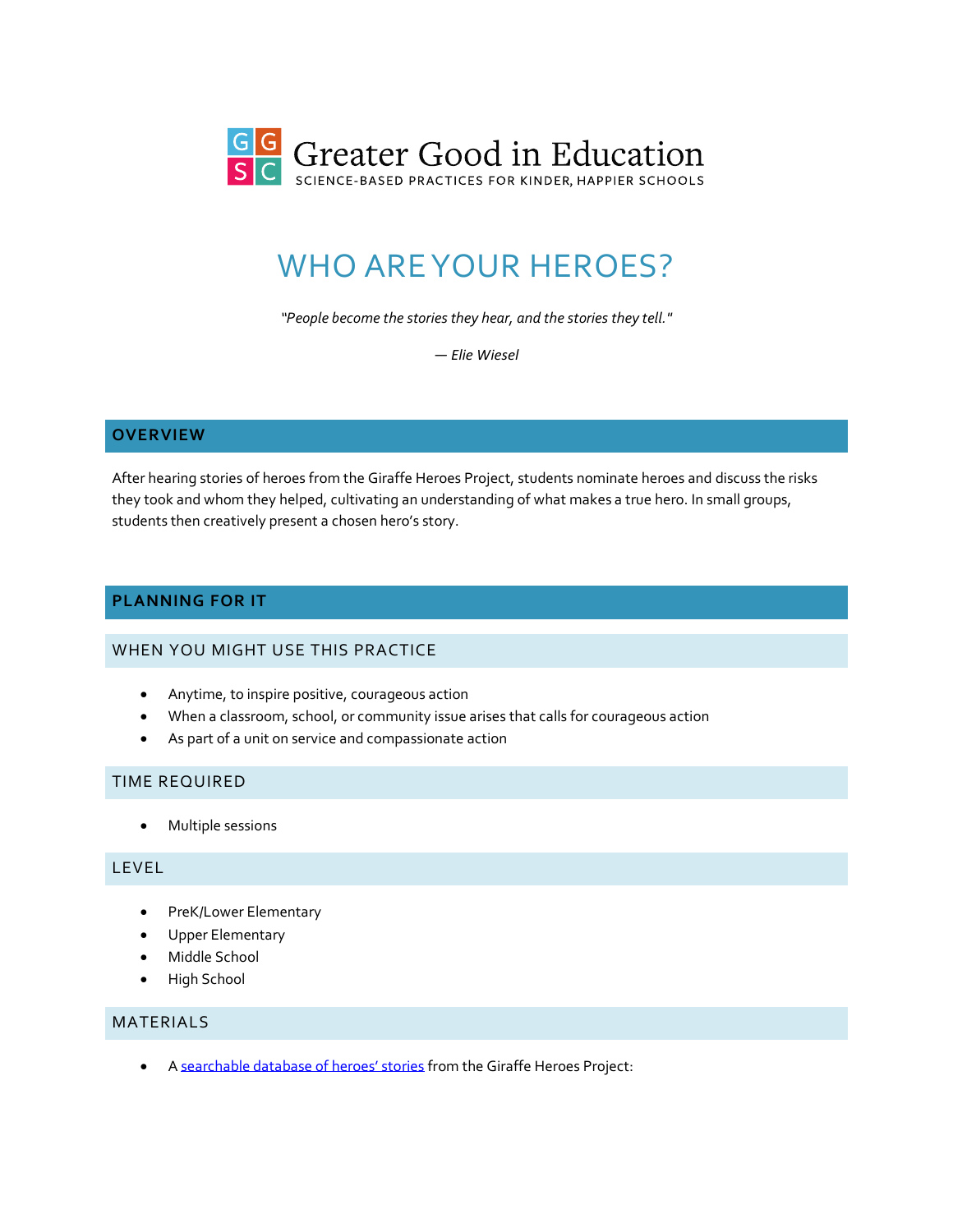## LEARNING OBJECTIVE

Students will:

- Become inspired by the courageous action of heroes
- Understand what makes a true hero (as contrasted with a celebrity or action figure)
- Embody the hero's courageous actions by creatively presenting a chosen hero's story
- Collaborate with other students in a small group to create a presentation about a hero

## SEL COMPETENCIES

- Self-Awareness
- Social Awareness
- Relationship Skills
- Responsible Decision-Making
- How to Do It

# **HOW TO DO IT**

## REFLECTION BEFORE THE PRACTICE

- Take a moment to peruse th[e Giraffe Heroes Project site](http://giraffeheroes.org/find-giraffe/) and read a few stories of heroes who stuck their necks out.
- What stories inspire you? Why?
- Select at least two heroes' stories that might be especially meaningful to your students.

# INSTRUCTIONS

## INTRODUCTION

- Ask students who their heroes are. Write them all on the board without comment, and don't attach students' names to the heroes.
- Tell the stories of at least two "Giraffes" from the [Giraffe Heroes Project Website.](http://giraffeheroes.org/find-giraffe/)
- Spark a class discussion about the Giraffes, the risks they took, and the common good that their actions served. Tell them that "Giraffe" heroes stick their necks out for others.
- Go through the list of heroes on the board and ask what risks each of them has taken and who they helped by their actions.
- Without embarrassing the nominators, guide the class through a discussion that helps them see that being rich, talented, gorgeous, or bulletproof can make people celebrities, but not necessarily heroes. (For the bulletproof ones, remind them that it isn't brave to do something courageous if you know you can't get hurt).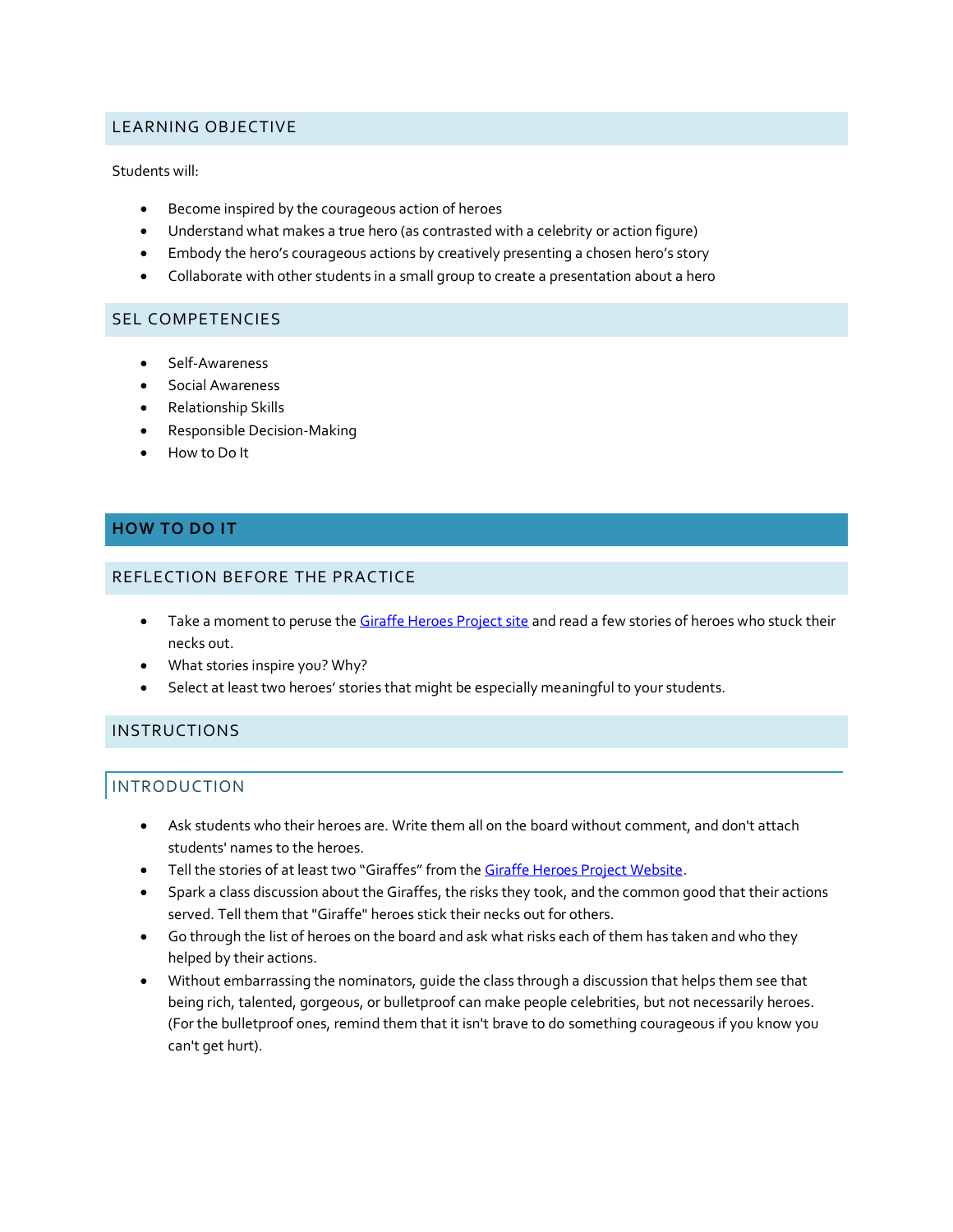# COLLABORATING ON A PRESENTATION

- Divide the class into small teams. Ask each one to brainstorm several possible Giraffe heroes and to select one to present to the class. Different teams could be asked to focus on heroes in the news, literature, history, movies, the community, etc.
- Each group presents its hero's story using drama, art, narrative, song— encourage them to be imaginative.

# **CLOSURE**

- Ask the class to discuss each hero's story, focusing on the risks taken and the caring shown. Make a new list of class heroes, including all those who have indeed stuck their necks out for others. Don't forget to include anyone from the first list who turned out to be a real hero.
- Students can present these heroes to the school in a Hall of Heroes display, at an assembly, and/or in P.A. announcements.
- Throughout the school day, mention opportunities to stick one's neck out to help others (e.g, when someone is bullied, insulted, or excluded , or when a school or community problem arises).

## REFLECTION AFTER THE PRACTICE

• Were students inspired by this process and these stories of heroes? If so, in what way? Do you notice students taking courageous action to help individuals, the class, or larger community?

## **THE RESEARCH BEHIND THE PRACTICE**

#### EVIDENCE THAT IT WORKS

Studies suggest that stories can make us mor[e empathic,](https://www.researchgate.net/publication/51554441_Emotion_and_narrative_fiction_Interactive_influences_before_during_and_after_reading) help u[s navigate our complex social world,](https://greatergood.berkeley.edu/article/item/a_feeling_for_fiction) are an effective way t[o transmit values,](https://greatergood.berkeley.edu/article/item/how_stories_change_brain) and ma[y encourage us to help others.](https://greatergood.berkeley.edu/article/item/how_stories_change_brain)

Stories and storytelling can also improve students' learning. For example, a study of low-performing science students found tha[t reading stories of the struggles of famous scientists](https://www.apa.org/pubs/journals/releases/edu-edu0000092.pdf) led to better grades. In addition, a study of young African-American students found that their [storytelling skills](https://greatergood.berkeley.edu/article/item/why_storytelling_skills_matter_for_african_american_kids) were linked to their early reading skills, which, according to the authors of the study, possibly stems from the cultural and historical influences that have fostered [a preference for orality](https://books.google.com/books?hl=en&lr=&id=5XuRAgAAQBAJ&oi=fnd&pg=PP1&dq=tempii+champion+book&ots=u6FexFy8Kh&sig=nUUvxu4HI6vjdjbcxSVkJTA9OqM#v=onepage&q=tempii%20champion%20book&f=false) among African-Americans.

#### WHY DOES IT MATTER?

Stories are what make us human--and schools are in the business of nurturing humans. From the first time they step inside a classroom, students are immersed in stories. Thus, the stories that teachers choose can have a profound impact on shaping the identities—and ultimately the lives of their students.

Telling stories of real people who act in heroic ways—especially ones with whom students can identify—can help [remind them of their connectedness to each other,](https://journals.sagepub.com/doi/abs/10.1111/j.1467-9280.2009.02419.x) encouraging them to act upon their own innate goodness.